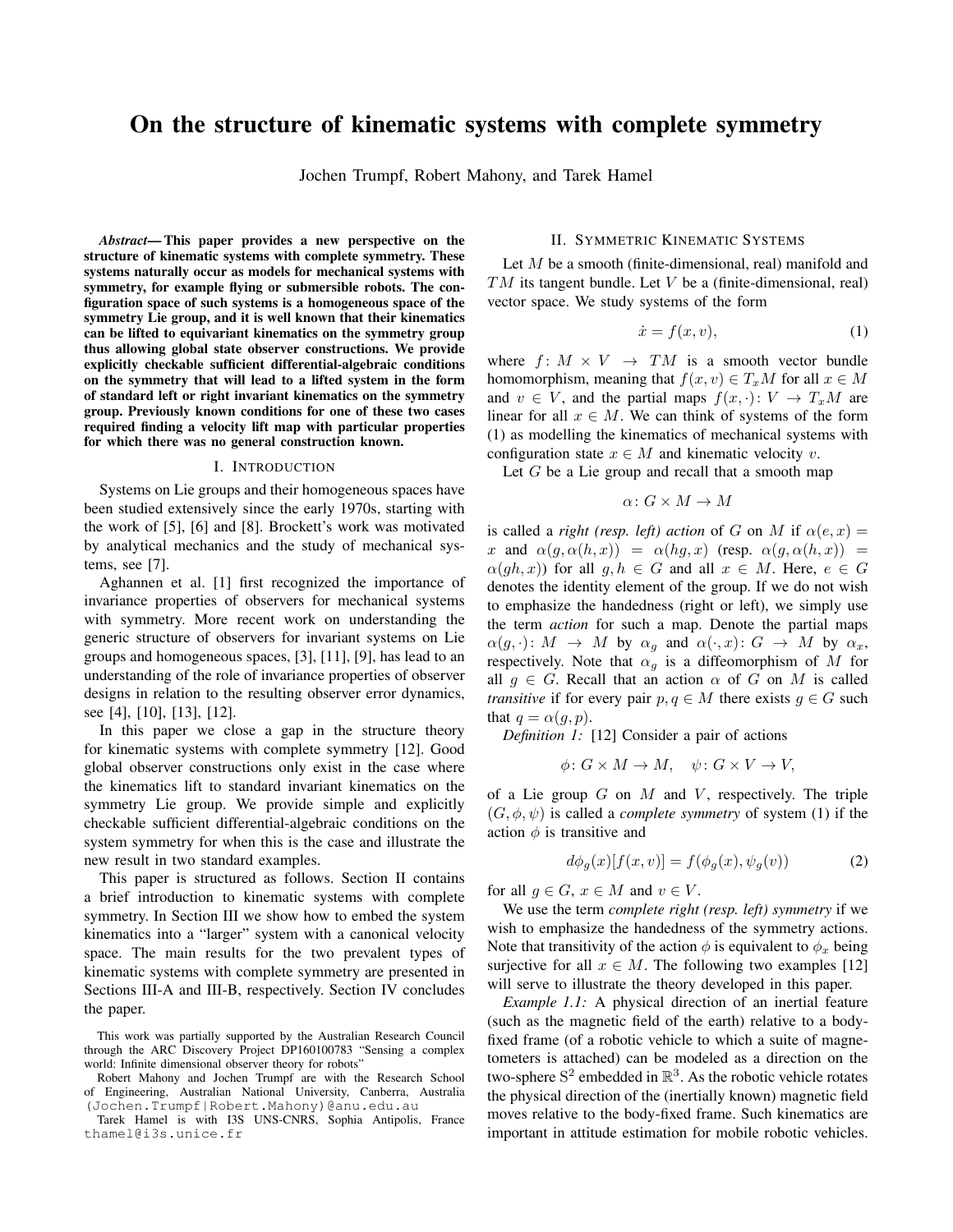Given the configuration space  $M = S^2 \subset \mathbb{R}^3$ , the kinematics considered are

$$
\dot{x} = x \times v,\tag{3}
$$

where  $x \in M$ ,  $v \in V = \mathbb{R}^3$  and  $\times$  denotes the vector product.

The state  $x \in S^2$  is the direction of the inertial feature relative to the body-fixed frame and as an element of the coordinate space  $\mathbb{R}^3$  is expressed in body-fixed coordinates. Note that the actual state of the vehicle is two-dimensional, while the parametrisation that we use is the embedding into  $\mathbb{R}^3$ , leading to a three-dimensional coordinate representation. The physical velocity  $f(x, v) = x \times v$  of the system (an element of  $T_xS^2$ ), is the motion of the inertial feature relative to the body-fixed frame. However, this two-dimensional velocity can only be globally parameterised via a threedimensional object  $v$ . Physically,  $v$  is the angular velocity of the body-fixed frame relative to the inertial frame. As an element of the coordinate space  $v \in \mathbb{R}^3$  it is expressed in body-fixed coordinates.

The special orthogonal group  $SO(3)$  with actions

$$
\phi(Q, x) = Q^{\top} x, \quad \psi(Q, v) = Q^{\top} v,
$$

is a complete right symmetry for this example. The  $SO(3)$ symmetry expresses the physical fact that the laws of motion, in this case just the first order kinematics, do not depend on the orientation of the vehicle.  $\triangle$ 

*Example 2.1:* A unicycle kinematic system, typically physically realized by two parallel wheels with castors front and back to keep the vehicle from tipping, is one of the most studied non-holonomic systems in the control literature (see, e.g. [2]). The kinematic state of the system can be represented by the position and orientation of the vehicle on a planar surface, the ground plane. Its speed and angular velocity are measured using tachometers on each driving wheel individually. In a typical robotics experiment the vehicle position (but not its orientation) is measured using an overhead camera.

The configuration space considered is  $M = \mathbb{R}^2 \times S^1$ . The unicycle kinematics are given by

$$
\dot{\xi}_1 = \cos(\theta)u,\tag{4a}
$$

$$
\dot{\xi}_2 = \sin(\theta)u,\tag{4b}
$$

$$
\dot{\theta} = q \tag{4c}
$$

for  $x = ((\xi_1, \xi_2)^\top, \theta) \in M$  and velocity  $v = (u, q) \in V =$  $\mathbb{R}^2$ .

The state  $x = ((\xi_1, \xi_2)^{\top}, \theta) \in \mathbb{R}^2 \times S^1$  is the position and orientation of the unicycle with respect to an inertial frame, written in inertial coordinates as an element of the coordinate space  $\mathbb{R}^2 \times \mathbb{R}$ . The physical velocity  $f(x, v) =$  $((\cos(\theta)u, \sin(\theta)u)^{\top}, q)$  of the system is the motion of the unicycle with respect to the inertial frame, expressed in inertial coordinates. The system is non-holonomic and there is a velocity constraint that enables one to parameterise the physical velocity with two real parameters  $u$ , the scalar speed (translational velocity), and  $q$  the angular velocity,  $(u, q) \in V = \mathbb{R}^2$ .

The special Euclidean group  $SE(2)$  is the set of rigidbody transformations of two-dimensional Euclidean space. An element of  $Q \in SE(2)$  is parameterized by a rotation

$$
R(\alpha) = \begin{pmatrix} \cos(\alpha) & -\sin(\alpha) \\ \sin(\alpha) & \cos(\alpha) \end{pmatrix}
$$

and a translation  $z \in \mathbb{R}^2$ . The classical homogeneous coordinates of Q are given by

$$
Q = \begin{pmatrix} R(\alpha) & z \\ 0 & 1 \end{pmatrix}.
$$
 (5)

The group  $SE(2)$  with actions

$$
\phi(Q, (\xi, \theta)) = (R(\alpha)\xi + z, \alpha + \theta),
$$
  

$$
\psi(Q, v) = v,
$$

is a complete left symmetry for this example.

It is straightforward to show that  $\phi$  is a left action by representing the state  $x = (\xi, \theta)$  in homogeneous coordinates as

$$
x^h = \begin{pmatrix} R(\theta) & \xi \\ 0 & 1 \end{pmatrix}
$$

and noting that  $\phi(Q, x)^h = Qx^h$ , i.e. the action  $\phi$  corresponds to left matrix multiplication in homogeneous coordinates. This also implies that the action  $\phi$  is transitive on M. The trivial group action  $\psi$  is both right and left handed. The  $SE(2)$  symmetry expresses the physical fact that the kinematics of the unicycle do not depend on its pose.  $\triangle$ 

### III. VELOCITY LIFTS

In this section we will start to deviate from the development in our previous work [12]. That work was focussed on constructing lifted kinematics for system (1) on the symmetry group G directly. In contrast, here we show how to use a velocity lift to construct an embedding of the trajectories of system (1) into the trajectories of a "larger" kinematic system with complete symmetry on the same configuration space M but with velocity space g, the Lie algebra of the symmetry group  $G$ . We give two different sufficient conditions for when this is possible, corresponding to what we termed *Type I* (resp. *Type II*) systems in [12].

As a consequence of this different perspective, it becomes clear that Type I (resp. Type II) is in actual fact a property of the *symmetry* and not of the *velocity lift* as was previously thought.

In order to construct velocity lifts, we need to fix a *reference point*  $x_0 \in M$ . Given a complete symmetry for system (1), the linear map

$$
\mathrm{d}\phi_{x_0}(e) \colon \mathfrak{g} \to T_{x_0}M
$$

is surjective.

and hence has a *linear right inverse*  $r_{x_0}$ :  $T_{x_0}M \to \mathfrak{g}$  with

$$
d\phi_{x_0}(e) \circ r_{x_0}[\xi] = \xi \tag{6}
$$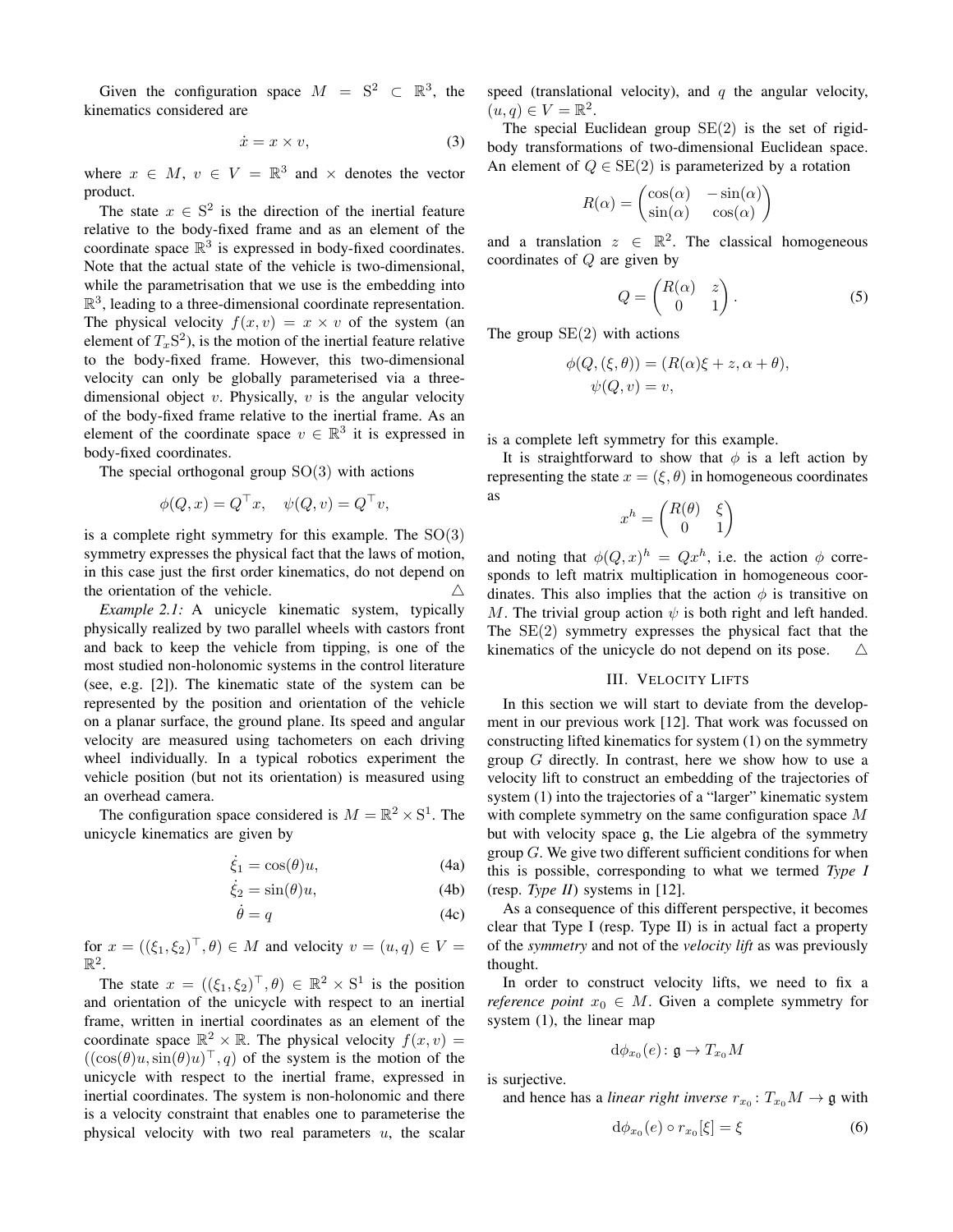for all  $\xi \in T_{x_0}M$ . Given a splitting  $\mathfrak{g} = \ker \mathrm{d}\phi_{x_0}(e) \oplus \mathfrak{h}$ , the restriction of  $d\phi_{x_0}(e)$  to h is a linear bijection and its inverse is a right inverse for  $d\phi_{x_0}(e)$ . All linear right inverses can be constructed this way by choosing the direct summand h.

To every right right inverse  $r_{x_0}$  of  $d\phi_{x_0}(e)$  there corresponds a linear map,

$$
\lambda(r_{x_0}): V \to \mathfrak{g}, \ v \mapsto r_{x_0}[f(x_0, v)]. \tag{7}
$$

that makes the diagram of linear maps

$$
V \xrightarrow{\lambda(x_0)} T_{x_0} \downarrow^{\mathfrak{g}} \downarrow^{\lambda(x_0)} \downarrow^{\lambda(x_0)}
$$
\n
$$
V \xrightarrow{f(x_0, \cdot)} T_{x_0} M
$$
\n
$$
(8)
$$

commute. Obviously, the diagram still commutes if we add a linear map  $l: V \to \ker d\phi_{x_0}(e)$  to  $\lambda(x_0)$ . Conversely, every linear map  $\lambda(x_0)$  that makes the diagram (8) commute differs from  $\lambda(r_{x_0})$  by such a linear map l. We hence denote

$$
\lambda(r_{x_0}, l) \colon V \to \mathfrak{g}, \ v \mapsto r_{x_0}[f(x_0, v)] + l[v]. \tag{9}
$$

*Definition 2:* A *velocity lift* for system (1) with respect to a reference point  $x_0 \in M$  is a linear map  $\lambda(x_0): V \to \mathfrak{g}$ that makes the diagram (8) commute.

*Example 1.2:* Recall the scenario described in Example 1.1. The Lie algebra of  $SO(3)$  is the set of skew symmetric  $3 \times 3$  matrices

$$
\mathfrak{so}(3) = \{ W \in \mathbb{R}^{3 \times 3} \, \big| \, W = -W^\top \}.
$$

Fix  $x_0 = \mathbf{e}_3 \in \mathbb{S}^2$  where  $\mathbf{e}_3 = (0, 0, 1)^\top$  is the unit vector in the third axis of  $\mathbb{R}^3$ . The velocity lift

$$
\lambda(r_{x_0}, l)[v] = \begin{pmatrix} 0 & -v_3 & v_2 \\ v_3 & 0 & -v_1 \\ -v_2 & v_1 & 0 \end{pmatrix} =: v_{\times}.
$$

corresponds to the right inverse

$$
r_{x_0}[(\xi_1, \xi_2, 0)^{\top}] = \begin{pmatrix} 0 & 0 & -\xi_2 \\ 0 & 0 & \xi_1 \\ \xi_2 & -\xi_1 & 0 \end{pmatrix}
$$

and the linear functional

$$
l[v] = \begin{pmatrix} 0 & -v_3 & 0 \\ v_3 & 0 & 0 \\ 0 & 0 & 0 \end{pmatrix}.
$$

*Example 2.2:* Recall the scenario described in Example 2.1. The Lie algebra of  $SE(2)$  is the set

$$
\mathfrak{se}(2) = \left\{ \begin{pmatrix} 0 & a & w_1 \\ -a & 0 & w_2 \\ 0 & 0 & 0 \end{pmatrix} \in \mathbb{R}^{3 \times 3} \middle| a, w_1, w_2 \in \mathbb{R} \right\}.
$$
\n(10)

Fix  $x_0 = (0, 0, 0) \in M$  corresponding to the origin of the inertial frame with zero orientation. The velocity lift

$$
\lambda(r_{x_0})[(u,q)] = \begin{pmatrix} 0 & q & u \\ -q & 0 & 0 \\ 0 & 0 & 0 \end{pmatrix}
$$

corresponds to the right inverse

$$
r_{x_0}[((u,0)^{\top}, q)] = \begin{pmatrix} 0 & q & u \\ -q & 0 & 0 \\ 0 & 0 & 0 \end{pmatrix}.
$$

 $\triangle$ 

#### *A. Type II symmetries*

In our previous work [12], Type II systems were characterized by a trivial velocity action. We turn this into a formal definition.

*Definition 3:* A complete symmetry  $(G, \phi, \psi)$  for system (1) is called (of) *Type II* if  $\psi(g, v) = v$  for all  $g \in G$  and all  $v \in V$ .

Thinking of  $d\phi_{x_0}(e)$  as the lifted equivalent of  $f(x_0, \cdot)$ and using the defining property (2) of equivariance for  $x =$  $\phi_q(x_0)$  then motivates the study of the following system map  $\bar{f} : M \times \mathfrak{g} \to TM$ ,

$$
\bar{f}(\phi_g(x_0), U) = d\phi_g(x_0) d\phi_{x_0}(e)[U].
$$
 (11)

Let  $stab(x_0) = \{s \in G \mid \phi(s, x_0) = x_0\} \subset G$  denote the stabilizer subgroup of  $x_0$  under  $\phi$ .

*Proposition 4:* The map  $f$  in (11) is well defined if  $f(x_0, \cdot): V \to T_{x_0}M$  is surjective and  $\psi(s, v) = v$  for all  $s \in \text{stab}(x_0)$  and all  $v \in V$ . In this case,  $(G, \phi, \Psi_0)$  is a complete symmetry for the system

$$
\dot{x} = \bar{f}(x, U). \tag{12}
$$

Here,  $\Psi_0(q, U) = U$  denotes the trivial action of G on g.

*Proof:* We show the proof for the case of right handed actions, the proof for the left handed case is entirely analogous. Let  $U \in \mathfrak{g}$  then  $d\phi_{x_0}(e)[U] = f(x_0, v)$  for some  $v \in V$  as  $f(x_0, \cdot)$  is surjective. Let  $s \in \text{stab}(x_0)$  then

$$
\bar{f}(\phi_{sg}(x_0), U) = d\phi_{sg}(x_0)[f(x_0, v)] \n= f(\phi_{sg}(x_0), \psi_{sg}(v)) \n= f(\phi_g(\phi_s(x_0)), \psi_g(\psi_s(v))) \n= f(\phi_g(x_0), \psi_g(v)) \n= d\phi_g(x_0)[f(x_0, v)] \n= \bar{f}(\phi_g(x_0), U)
$$

for all  $q \in G$ , where the second and fifth equalities follow from the symmetry condition (2). This shows that  $f$  is well defined.

Now compute

 $\triangle$ 

$$
d\phi_h(\phi_g(x_0))\overline{f}(\phi_g(x_0), U) =
$$
  
\n
$$
d\phi_h(\phi_g(x_0))d\phi_g(x_0)d\phi_{x_0}(e)[U] =
$$
  
\n
$$
d\phi_{gh}(x_0)d\phi_{x_0}(e)[U] =
$$
  
\n
$$
\overline{f}(\phi_{gh}(x_0), U) =
$$
  
\n
$$
\overline{f}(\phi_h(\phi_g(x_0)), U)
$$

for  $g, h \in G$  and  $U \in \mathfrak{g}$ . This completes the proof. The following theorem is the main result of this section for Type II symmetries.

*Theorem 5:* Consider a Type II complete symmetry  $(G, \phi, \psi)$  for system (1), fix a reference point  $x_0 \in M$  and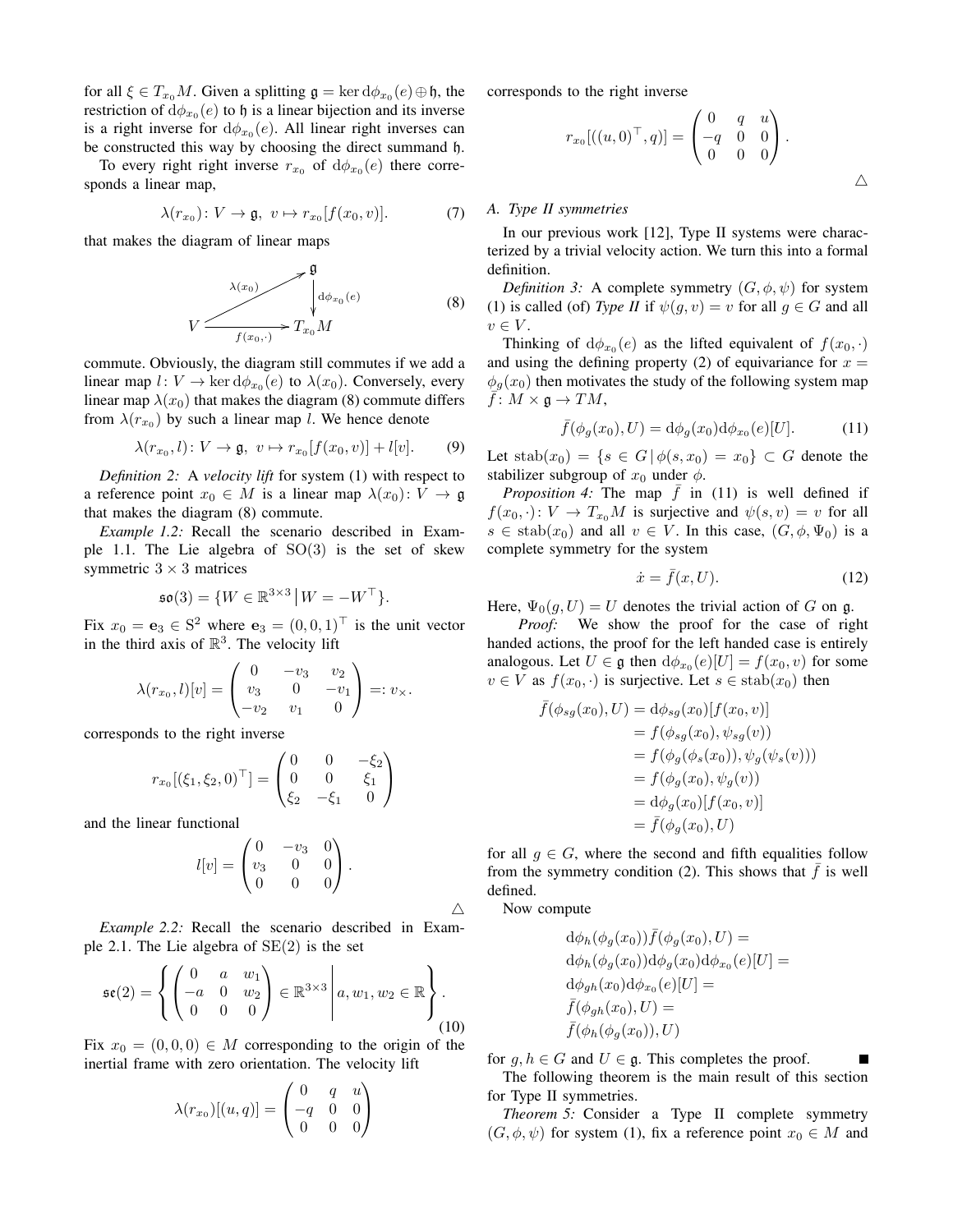let  $\lambda(x_0)$ :  $V \to \mathfrak{g}$  be a velocity lift with respect to  $x_0$ . If  $f(x_0, \cdot): V \to T_{x_0}M$  is surjective then the map  $(x, v) \mapsto$  $(x, \lambda(v))$  maps trajectories of system (1) to trajectories of system (12).

*Proof:* This follows immediately from Proposition 8 and

$$
f(\phi_g(x_0), v) = f(\phi_g(x_0), \psi_g(v))
$$
  
=  $d\phi_g(x_0)[f(x_0, v)]$   
=  $d\phi_g(x_0)d\phi_{x_0}(e)\lambda[v]$   
=  $\bar{f}(\phi_g(x_0), \lambda[v])$ 

for all  $g \in G$  and  $v \in V$ .

*Remark 6:* It is straightforward to show that in the situation of Theorem 5 and in the case of a right handed symmetry, the projection  $\phi_{x_0} : G \to M$  maps trajectories of the standard right invariant kinematics  $\dot{q} = dR_q[u]$  on G to trajectories of system (12). Here,  $R_q: G \to G, h \mapsto hg$ denotes right translation by  $q \in G$ .

*Example 2.3:* Example 2.1 is obviously of Type II and the lifted kinematics correspond simply to rewriting the system kinematics in homogeneous coordinates, thereby justifying the use of the term "homogeneous" in this context.  $\Delta$ 

## *B. Type I symmetries*

The story for Type I systems is at first glance much more complicated [12], however, a careful analysis of what does not work with a lifted system defined by (11) in this case leads to the following formal definition. We only treat the case of right handed symmetries as that matches our Example 1.1.

*Definition 7:* A complete right symmetry  $(G, \phi, \psi)$  for system (1) is called (of) *Type I* with respect to a reference point  $x_0 \in M$  if

$$
\text{Ad}_s \,\lambda(x_0)[\psi_s(v)] = \lambda(x_0)[v] \tag{13}
$$

for all  $s \in \text{stab}(x_0)$  and  $v \in V$  and some velocity lift  $\lambda(x_0): V \to \mathfrak{g}$  with respect to  $x_0$ . Here, Ad<sub>a</sub> denotes the adjoint action of  $q \in G$  on  $\mathfrak{g}$ .

From similar considerations as in the Type II case, we are led to study the following system map  $\bar{f}$ :  $M \times \mathfrak{g} \rightarrow TM$ ,

$$
\bar{f}(\phi_g(x_0), U) = d\phi_{\phi_g(x_0)}(e)[U].
$$
\n(14)

In contrast to the Type II scenario, this map is always well defined.

*Proposition 8:*  $(G, \phi, \text{Ad}^{-1})$  is a complete symmetry for the system

$$
\dot{x} = \bar{f}(x, U),\tag{15}
$$

where  $\bar{f}$  is defined by (14).

*Proof:* We need to show that  $d\phi_h(x)\bar{f}(x,U)$  =  $\bar{f}(\phi_h(x), \mathrm{Ad}_{h^{-1}} U)$  for all  $h \in G$ ,  $x \in M$  and  $U \in \mathfrak{g}$ .

## To this end we compute

$$
d\phi_h(\phi_g(x_0))\bar{f}(\phi_g(x_0), U) =
$$
  
\n
$$
d\phi_h(\phi_g(x_0))d\phi_{\phi_g(x_0)}(e)[U] =
$$
  
\n
$$
D_k\phi(h, \phi(k, \phi_g(x_0))|_{k=e}[U] =
$$
  
\n
$$
D_k\phi(h^{-1}kh, \phi(h, \phi_g(x_0))|_{k=e}[U] =
$$
  
\n
$$
d\phi_{\phi(h, \phi_g(x_0))}(e)[Ad_{h^{-1}} U] =
$$
  
\n
$$
\bar{f}(\phi_h(\phi_g(x_0)), Ad_{h^{-1}} U).
$$

This completes the proof.

The following theorem is the main result of this section for Type I symmetries.

*Theorem 9:* Consider a Type I complete right symmetry  $(G, \phi, \psi)$  for system (1), fix a reference point  $x_0 \in M$  and let  $\lambda(x_0): V \to \mathfrak{g}$  be a velocity lift with respect to  $x_0$ . Then the map  $\lambda: M \times V \to \mathfrak{g}$  with

$$
\lambda(\phi_g(x_0), v) = \text{Ad}_{g^{-1}} \lambda(x_0)[\psi_{g^{-1}}(v)] \tag{16}
$$

is well defined and the map  $(x, v) \mapsto (x, \lambda(x, v))$  maps trajectories of system (1) to trajectories of system (15).

*Proof:* That the map  $\lambda$  in (16) is well defined follows immediately from condition (13). To complete the proof we compute

$$
f(\phi_g(x_0), v) = d\phi_g(x_0)[f(x_0, \psi_{g^{-1}}(v)]
$$
  
=  $d\phi_g(x_0)d\phi_{x_0}(e)\lambda(x_0)[\psi_{g^{-1}}(v)]$   
=  $d\phi_{\phi_g(x_0)}(e) Ad_{g^{-1}}\lambda(x_0)[\psi_{g^{-1}}(v)]$   
=  $\bar{f}(\phi_g(x_0), Ad_{g^{-1}}\lambda(x_0)[\psi_{g^{-1}}(v)])$   
=  $\bar{f}(\phi_g(x_0), \lambda(\phi_g(x_0), v)),$ 

for all  $g \in G$  and  $v \in V$ , where we have used the defining property of the velocity lift  $\lambda(x_0)$  and the fact that  ${\rm d}\phi_g(x_0){\rm d}\phi_{x_0}(e)[U]={\rm d}\phi_{\phi_g(x_0)}(e)[{\rm Ad}_{g^{-1}}\,U]$  for all  $g\in G$ and  $U \in \mathfrak{g}$ .

*Remark 10:* It is straightforward to show that in the situation of Theorem 9, the projection  $\phi_{x_0}: G \to M$  maps trajectories of the standard left invariant kinematics  $\dot{g}$  =  $dL_q[u]$  on G to trajectories of system (12). Here,  $L_q: G \rightarrow$  $G, h \mapsto gh$  denotes left translation by  $g \in G$ .

*Example 1.3:* It can easily be checked that Example 1.1 is of Type I with respect to any reference point and any associated velocity lift. The system (15) is given by  $f(x, v_x) =$  $v_{\times}^{\top} x$  and the lifted kinematics are the standard left invariant rigid body kinematics.  $\triangle$ 

## IV. CONCLUSIONS

We have provided explicitly checkable sufficient differential-algebraic conditions on the complete symmetry of a kinematic system that lead to lifted kinematics of standard invariant type on the symmetry group. This closes a gap in the literature on observer design for kinematic systems with symmetry. The new characterization of Type I symmetries raises interesting questions about the nature of the reference point dependence of the lifted kinematics. This is an interesting topic for future work that will likely require the careful study of adjoint orbits in the symmetry Lie algebra, a classical topic in Lie theory.